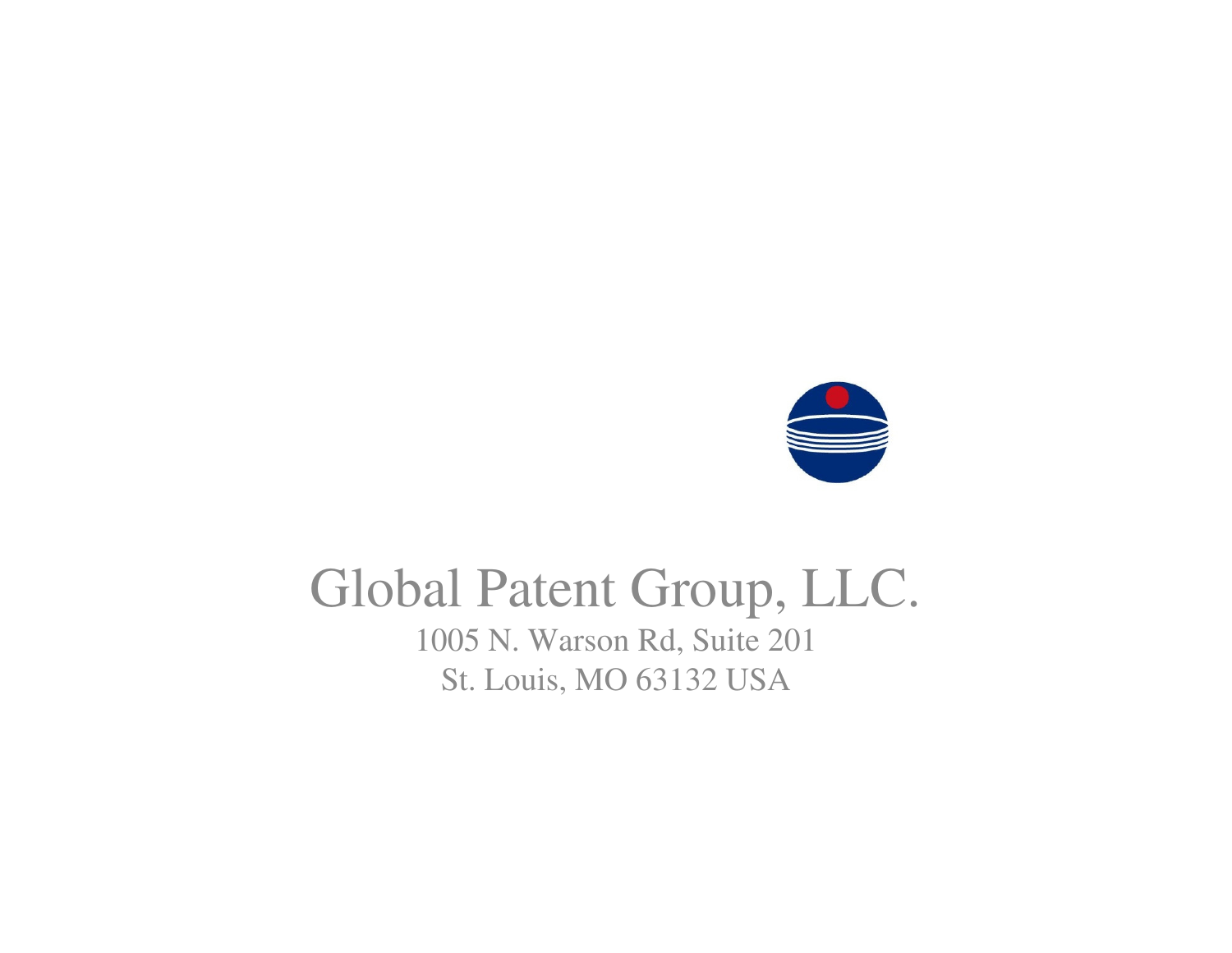## Research to Support Patent Filing

- •Flush out invention to be claimed;
- •Enablement of claims;
- • Discovery of potential commercial embodiments;
- •Downstream utility of invention;
- •Elimination of "White Space"; and
- • Generation of data to overcome art based rejections.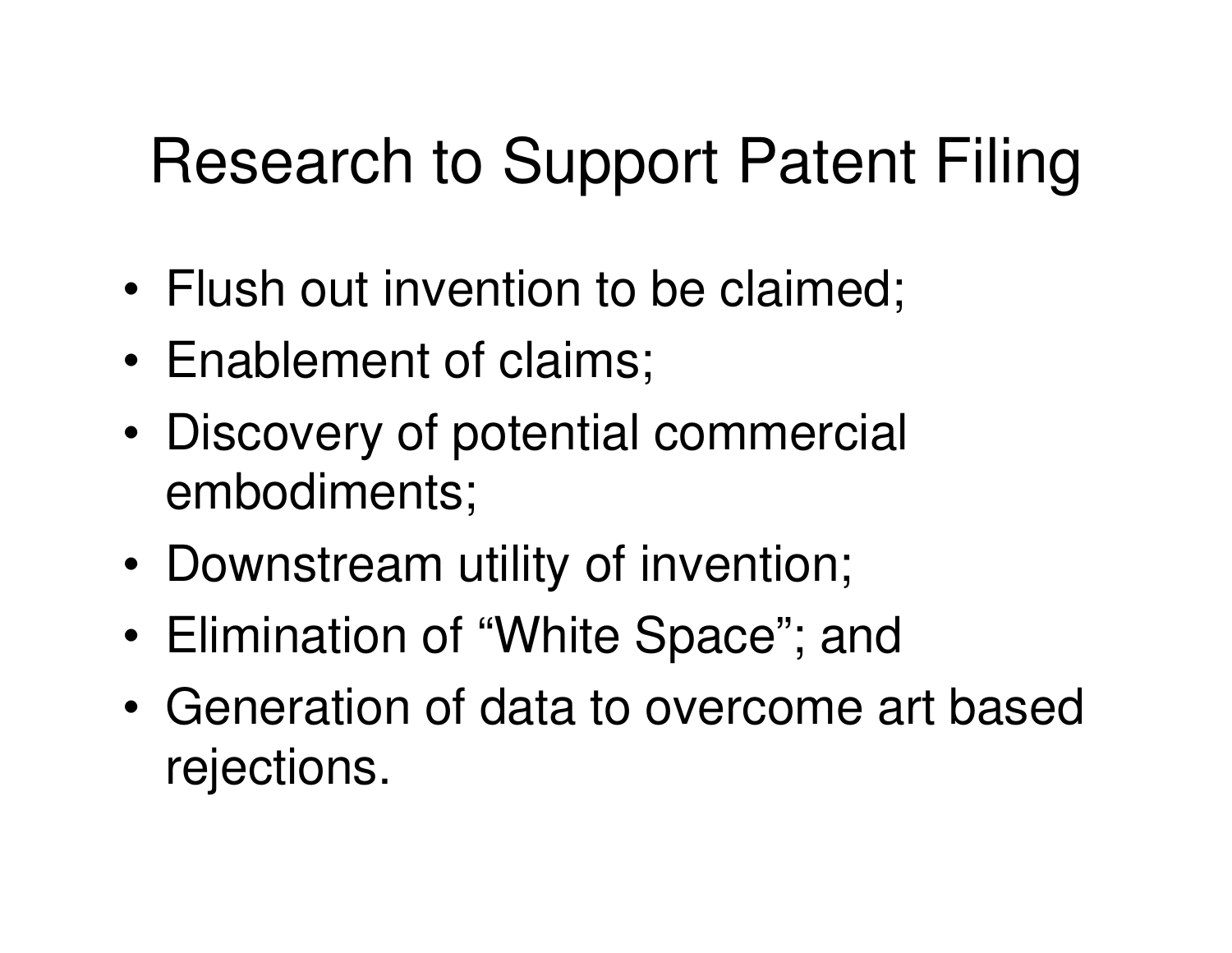# US 8,291,772

We claim:

1. A method for producing seeds containing a selected heterologous protein, comprising the steps of: (a) stably transforming monocot plant cells with a chimeric gene having: (i) ….. (b) cultivating plants containing the transformed plant cells under seed-maturation conditions, wherein the expression of the heterologous protein … and (c) harvesting seeds from the cultivated plants.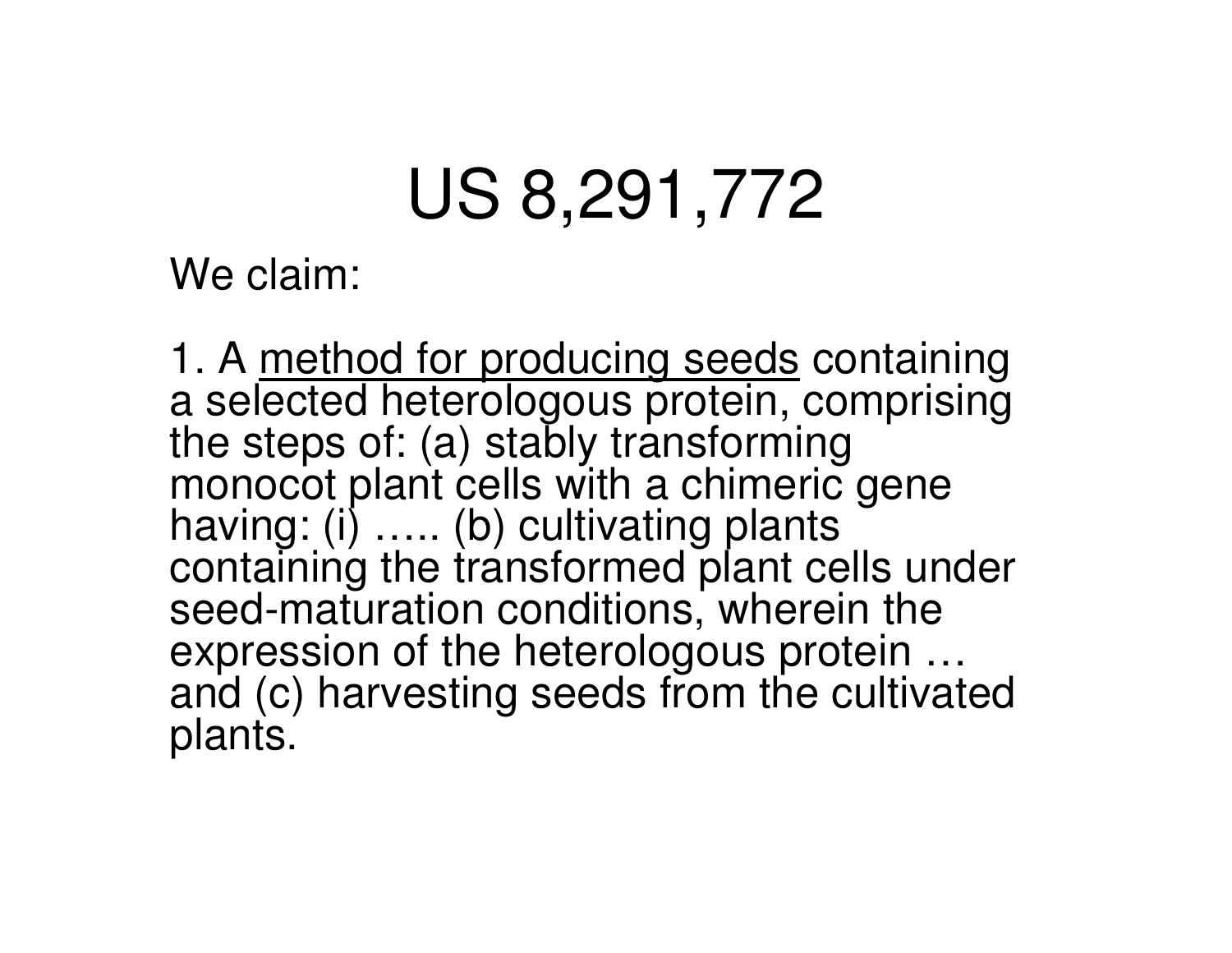# Discover Target or Lead?

- • COX-2 Inhibitors
	- – Have analgesic and anti-inflammatory activity by blocking the transformation of arachidonic acid into prostaglandin H2 selectively
	- – Do not have adverse gastro-intestinal side effects that NSAIDs have
		- Need selectivity for COX-2 over COX-1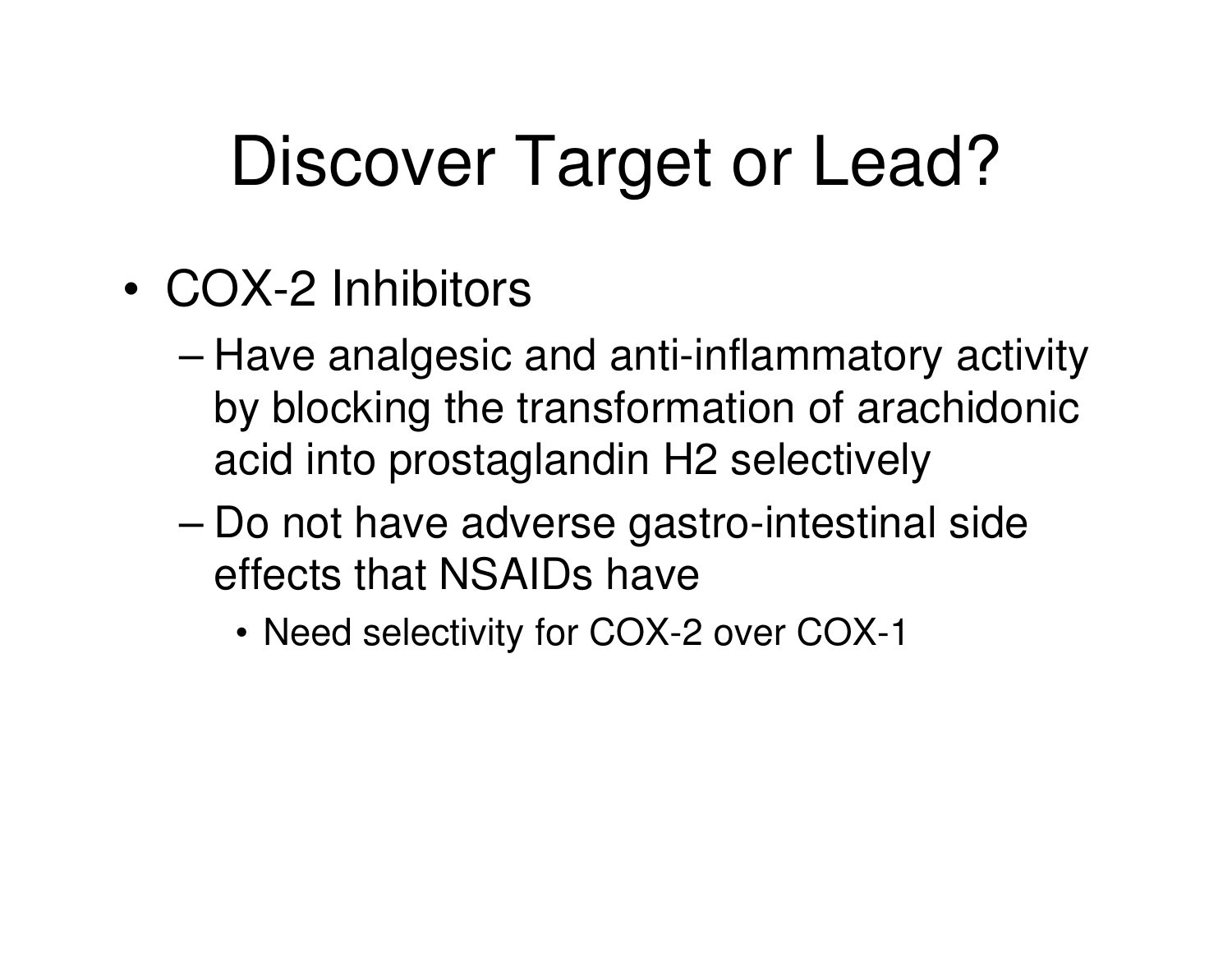## Pharmacophores Discovered